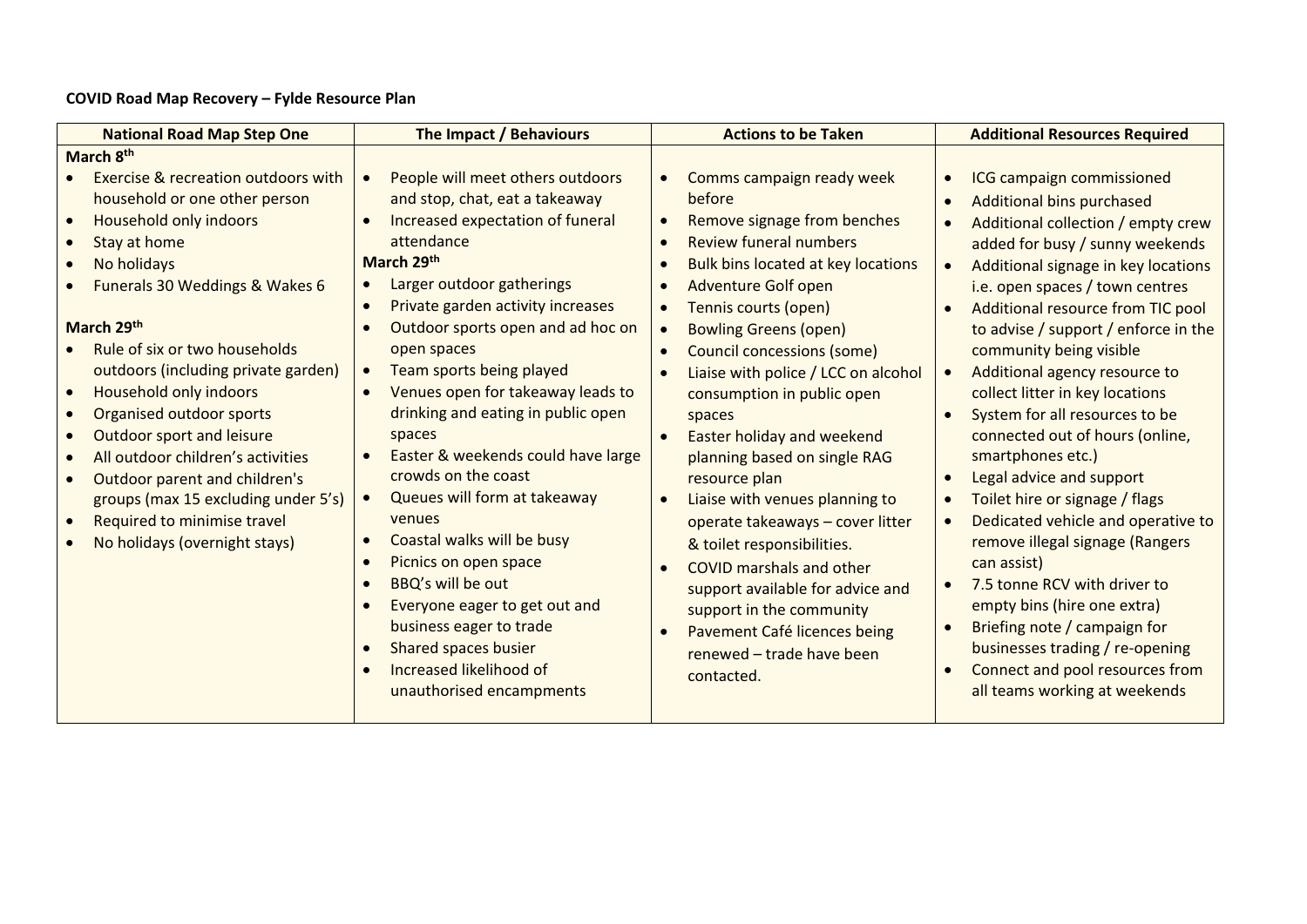| <b>National Road Map Step Two</b>          | The Impact / Behaviours                           | <b>Actions to be Taken</b>                                    | <b>Additional Resources Required</b>         |
|--------------------------------------------|---------------------------------------------------|---------------------------------------------------------------|----------------------------------------------|
| No earlier than April 12th                 |                                                   |                                                               |                                              |
| Rule of six or two households              | Outdoor dining demand will be<br>$\bullet$        | Comms campaign ready week                                     | ICG campaign commissioned<br>$\bullet$       |
| outdoors incudes private garden            | high, and limits of 'outdoor' area                | before                                                        | Additional enforcement covering              |
| All non-essential retail open<br>$\bullet$ | will be tested                                    | Monitor, support, advise and<br>$\bullet$                     | illegal signage as retail opens              |
| Personal care services open                | Pavement licences will be crucial                 | enforce                                                       | Additional collection / empty crew           |
| Libraries and community centres            | and will be used                                  | Outdoor dining / use of open<br>$\bullet$                     | added for busy / sunny weekends              |
| open                                       | Busy retail as people will be keen<br>$\bullet$   | space compliance messages                                     | Additional signage in key locations          |
| Indoor leisure / gyms open<br>$\bullet$    | to spend / get a haircut etc.                     | Liaise in advance of April 12 <sup>th</sup> with<br>$\bullet$ | i.e. open spaces / town centres              |
| Self-contained accommodation open          | Increased expectation at wedding /<br>$\bullet$   | venues operating outdoor service                              | Additional resource to advise /              |
| All children's activities                  | funerals etc. locations                           | Boating lake open in part (model                              | support / enforce in the                     |
| Outdoor hospitality (table service)        | Shoppers will join visitors drinking<br>$\bullet$ | boat club only)                                               | community being visible                      |
| Indoor parent and child groups (max        | and dining in public open spaces                  | Policy / procedure to manage<br>$\bullet$                     | Additional resource to collect<br>$\bullet$  |
| 15 excluding under 5's)                    | Demand to use the Green / public<br>$\bullet$     | enquiries to use public open space                            | litter in key locations                      |
| Domestic overnight stays (household        | open spaces for activities / pilot                | for events / pop up ventures                                  | System for all resources to be<br>$\bullet$  |
| only)                                      | events                                            | Review funeral arrangements                                   | connected out of hours (online,              |
| No international holidays                  | Staycation numbers are high<br>$\bullet$          | Understand where receptions /                                 | smartphones etc.)                            |
| Funerals (30)                              | Fly posting and promotion of<br>$\bullet$         | wakes can be held if indoor                                   | Toilet provision / access<br>$\bullet$       |
| Weddings / wakes / receptions (15)         | venues and events etc increases                   | hospitality remains closed                                    | Dedicated vehicle and operative<br>$\bullet$ |
| Event pilots (to be confirmed)             |                                                   | Appointment only for public at                                | to remove illegal signage                    |
|                                            |                                                   | Town Hall for certain services                                | Teams pool resources (staff,<br>$\bullet$    |
|                                            |                                                   | Clarify definition of inside and                              | second gator) for weekends to                |
|                                            |                                                   | outside and map pavement                                      | keep on top of litter / cleanliness          |
|                                            |                                                   | licences and coverings                                        | issues.                                      |
|                                            |                                                   | Re-opening information and<br>expectations communicated to    |                                              |
|                                            |                                                   | operators                                                     |                                              |
|                                            |                                                   | Clarify whether off sales allowed                             |                                              |
|                                            |                                                   | for alcohol                                                   |                                              |
|                                            |                                                   |                                                               |                                              |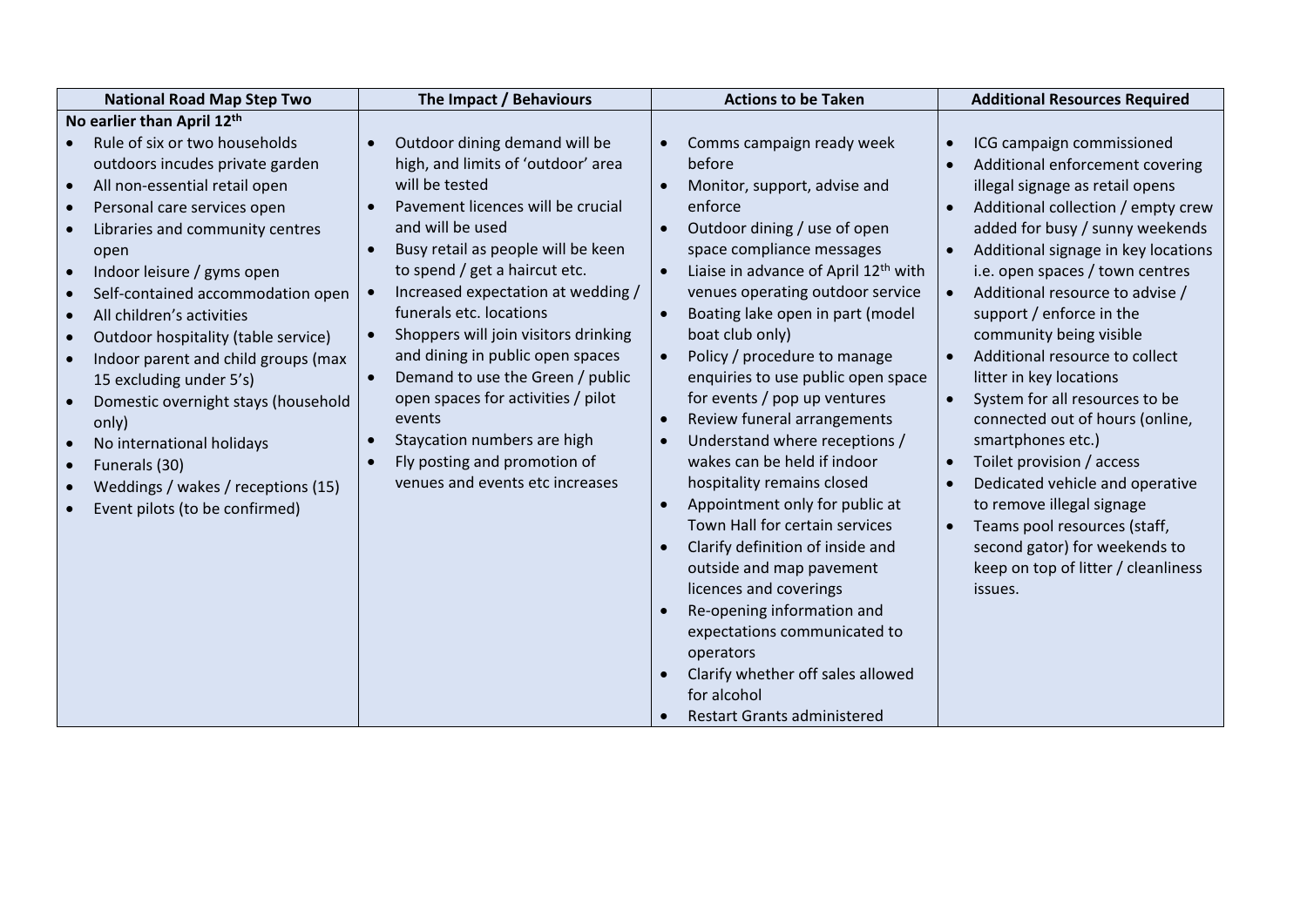| <b>National Road Map Step Three</b>                                                                                                                                                                                                                                                                                                                                                                                                                                                                                                                                                                                                               | The Impact / Behaviours                                                                                                                                                        | <b>Actions to be Taken</b>                                                                                                                                                                                                                                                                                                       | <b>Additional Resources Required</b>                                                                                                                                                                                                                                                                                                                                                                                                                                                                                                                                                                                                                                                                                                                                   |
|---------------------------------------------------------------------------------------------------------------------------------------------------------------------------------------------------------------------------------------------------------------------------------------------------------------------------------------------------------------------------------------------------------------------------------------------------------------------------------------------------------------------------------------------------------------------------------------------------------------------------------------------------|--------------------------------------------------------------------------------------------------------------------------------------------------------------------------------|----------------------------------------------------------------------------------------------------------------------------------------------------------------------------------------------------------------------------------------------------------------------------------------------------------------------------------|------------------------------------------------------------------------------------------------------------------------------------------------------------------------------------------------------------------------------------------------------------------------------------------------------------------------------------------------------------------------------------------------------------------------------------------------------------------------------------------------------------------------------------------------------------------------------------------------------------------------------------------------------------------------------------------------------------------------------------------------------------------------|
| No earlier than May 17th                                                                                                                                                                                                                                                                                                                                                                                                                                                                                                                                                                                                                          |                                                                                                                                                                                |                                                                                                                                                                                                                                                                                                                                  |                                                                                                                                                                                                                                                                                                                                                                                                                                                                                                                                                                                                                                                                                                                                                                        |
| Maximum 30 people outdoors<br>Rule of six or 2 households indoors<br>(subject to review)<br>Indoor hospitality opens (conditions<br>to be announced)<br>Indoor entertainment and attractions<br>Organised indoor sport<br>All accommodation open<br>All outdoor entertainment including<br>performances<br>Domestic overnight stays<br>$\bullet$<br>International travel subject to review<br>$\bullet$<br>Most significant life events 30 max<br>Indoor events 1000 or 50% capacity<br>(plus pilots)<br>Outdoor seated events 10,000 or 25%<br>capacity (plus pilots)<br>Outdoor non-seated / other events<br>4000 or 50% capacity (plus pilots) | Hospitality is busy, all venues<br>$\bullet$<br>operating<br>Events taking place / many not on<br>$\bullet$<br>council premises<br>Busy weekends and good weather<br>$\bullet$ | Comms campaign ready week<br>before<br>Hospitality compliance support /<br>advice / enforcement<br>Support and advice on events<br>Review in person access to Town<br>Hall / council premises for all<br>stakeholders<br>Fairhaven motorboat service<br>resumes (water sports centre<br>open)<br>Splash and boating pool reopen. | ICG campaign commissioned<br>$\bullet$<br>Tourism social media campaign<br>$\bullet$<br>Additional collection / empty crew<br>added for busy / sunny weekends<br>Additional signage in key locations<br>$\bullet$<br>i.e. open spaces / town centres<br>Additional resource to advise /<br>$\bullet$<br>support / enforce in the community<br>being visible<br>Additional resource to collect litter<br>$\bullet$<br>in key locations<br>System for all resources to be<br>connected out of hours (online,<br>smartphones etc.)<br>Toilet provision / access<br>$\bullet$<br>Dedicated vehicle and operative to<br>$\bullet$<br>remove illegal signage<br>Teams pool resources (staff, second<br>gator) for weekends to keep on top<br>of litter / cleanliness issues. |